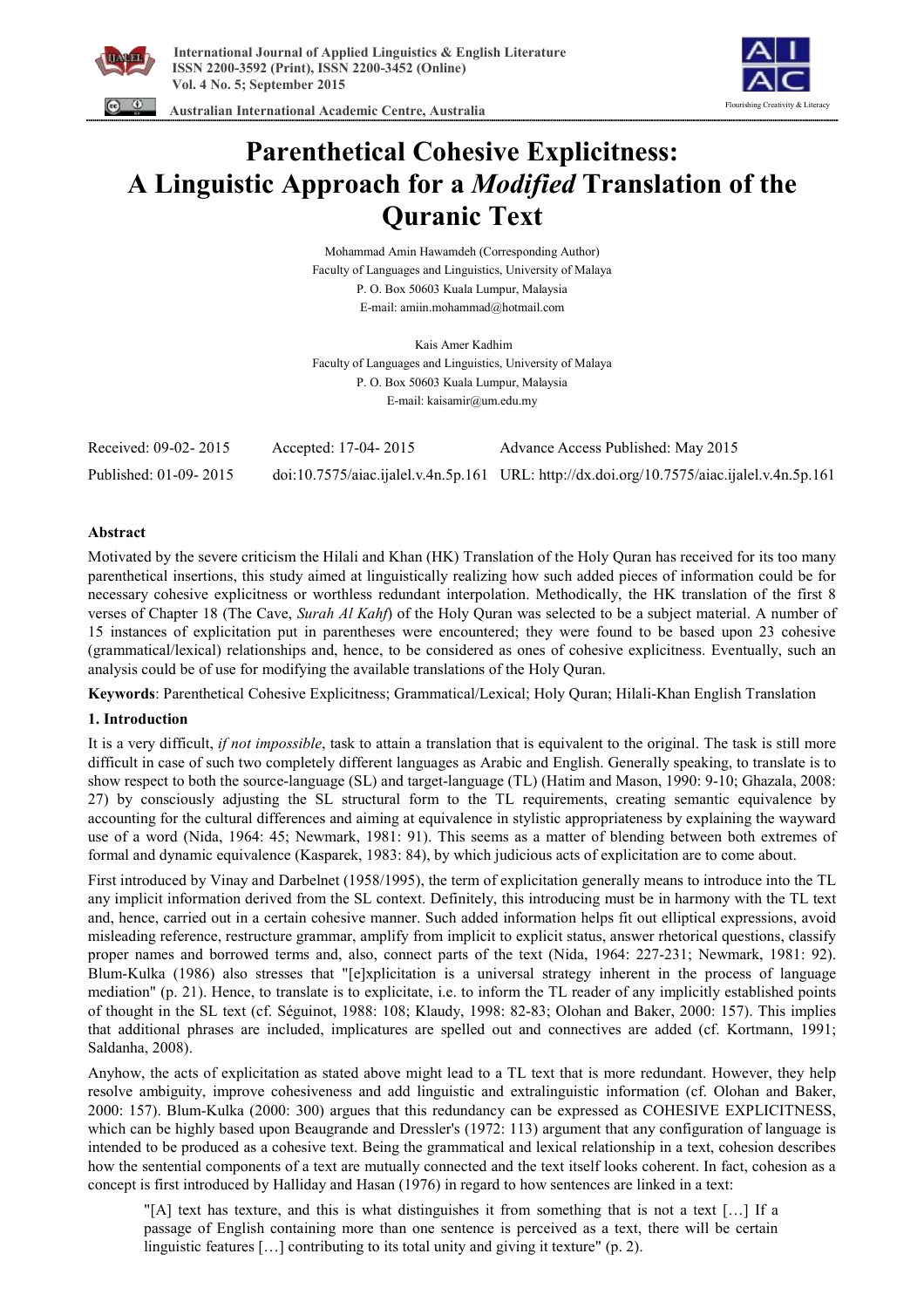#### **IJALEL 4(5):161-169, 2015** 162

Being a linguistic property for making a text coherent, COHESION rests upon both the grammatical dependencies (Beaugrande and Dressler, 1972: 3) and the semantic relation(s) between the elements of a text (Halliday and Hasan, 1976: 8). In this respect, the text to be constructed as a semantic edifice is systematized by five cohesive ties: reference, substitution, ellipse, conjunction and lexical cohesion (Halliday and Hasan, 1976: 13), perhaps according to what kind of topic or content the given text is of. Hasan (1984) also proposes that cohesion contributes to coherence; in other words, the former is a property of the text and the latter is a facet of the reader's evaluation of a text. Being part of the linguistic system, cohesion is the overt representation of covert coherential relations; likewise, Taboada (2004) stresses that it is a semantic relation expressed through the stratal organization of language:

"[L]anguage is organized around three different levels of coding […] The semantic level, or stratum, represents the meanings in the language, and it is realized through the lexicogrammatical stratum, which includes the forms of the language" (Ibid., p. 159).

Furthermore, the topic of explicitation and/or cohesion has been addressed, in translation in general and in any language-pair in particular, from different perspectives:

- Heltai (2005) argued that, by explicitation, a SL piece of non-linguistically-coded information is coded by a linguistic form in the TL, or it is simply an increased level of linguistic coding.
- · On the level of cohesion in translation from English into German, Hansen-Schirra (2007) concluded that explicitation can be indicated by cohesive features.
- · Baleghizadeh and Sharifi (2010) argued that the explicitation of implicit logical links in translation is due to the structural differences and the translator's endeavor to make the text acceptable to the TL reader by TL natural cohesive patterns.
- Also, Guo (2011) found that explicitation in translation from Chinese into English relates to implied subjects, cohesion and coherence and grammatical meanings.
- Stressing that pragmatic loss is inevitable in translating the Quran, Azab and Othman (2012) argued that there is no pragmatic matching in translation but a kind of maximal approximation.
- Justifying lexical departure from formal correspondence on the basis of four types of meaning, Hawamdeh (2014) found that any addition is/is to be based upon a referential, collocative, connotative or situational relationship between the added piece of information and the text/context.

#### **2. Problem and Purpose**

The too many parenthetical additions of information in the HK Translation have been severely criticized. This Translation is seen as a shocking distortion of the Quranic message (Mohammed, 2005; Musaji, 2006; Fadl, 2005; Murphy, 2006; Crane, 2012; Schwartz, 2014). It is also argued as it neither reflects the majestic grandeur of Arabic nor does it imitates the elegance of English (Jassem, 2014: 269). Anyhow, this criticism has never been based upon a linguistic approach; it is all about how the SL text is over-translated and the TL reader is confused. Such pieces of explicitation could be false or right acts of translating; they might be necessary/informative or irregular/misleading. In fact, to highly depart from formal correspondence of the SL text definitely eliminates the reader and makes through subjective approach (cf. Stamps, 1993; Ghazala, 2008: 26). However, any translation between two completely different languages as Arabic and English is highly expected to be a demanding challenge.

Despite being a critical issue in translation in general and in translating holy texts (e.g. the Quran) in particular, this technique of parenthetical cohesive explicitness has not been a key subject of research, *if not tackled at all*. Still, the bibliographical material on this important subject is limited in spite of the big association between explicitation and translation. Therefore, the present study aims at analyzing how cohesive the parenthetical pieces of explicitation in the HK Translation are and, hence, how the same can be a linguistic approach to the translation of the Quranic text.

# **3. Method**

The subject HK translation of the Quran into English is titled as *The Noble Quran: English Translation of the Meanings and Commentary*. It is the fifteenth revised edition published in 1996, as a co-translation of the Holy Quran into the modern English language by Dr. Muhammad Taqi-ud Din Al Hilali and Dr. Muhammad Muhsin Khan, formerly Professor of Islamic Faith and Teachings and Director of University Hospital at the Islamic University in Madinah, KSA, respectively. The HK Translation is sponsored by the Saudi government; it was published by King Fahd Complex for the Printing of the Holy Quran in Madinah. It is also approved by the Islamic University and the Saudi Dar Al Ifta (Mohammed, 2005; Fadl, 2005; Schwartz, 2004). For this analysis, the first section of *Surah Al Kahf* (Chapter 18—the Cave) of the Quran was selected a subject sample. Generally, this chapter belongs to the Makki type of revelation,<sup>1</sup> and it can be divided into an introduction, four stories and conclusion.<sup>ii</sup>

Our sample is the introduction itself; it consists of eight (8) verses and is thematically of one integral topic.<sup>iii</sup> Procedurally, such verses were examined in terms of the parenthetical pieces of explicitation and how they were cohesively connected to the SL/TL text/context. In point of fact, each Verse was studied in an individual manner so as to eventually take a modified translation. In light of Beaugrande and Dressler (1972), Halliday and Hasan's (1976), Blum-Bulka (1986), this procedure was based upon an approach to cohesion presented by Taboada (2004: 160-166). Pursuant to this approach, cohesion is categorized into two major types: grammatical and lexical (see Figure 1). The grammatical ties of cohesion are all resources found in the grammar of the language; they are reference, substitution, ellipsis and conjunction.<sup> $\nu$ </sup> The lexical ties of cohesion contribute to the cohesion of a text through the selection of vocabulary; they are repetition, synonymity, collocation and other semantic relationships.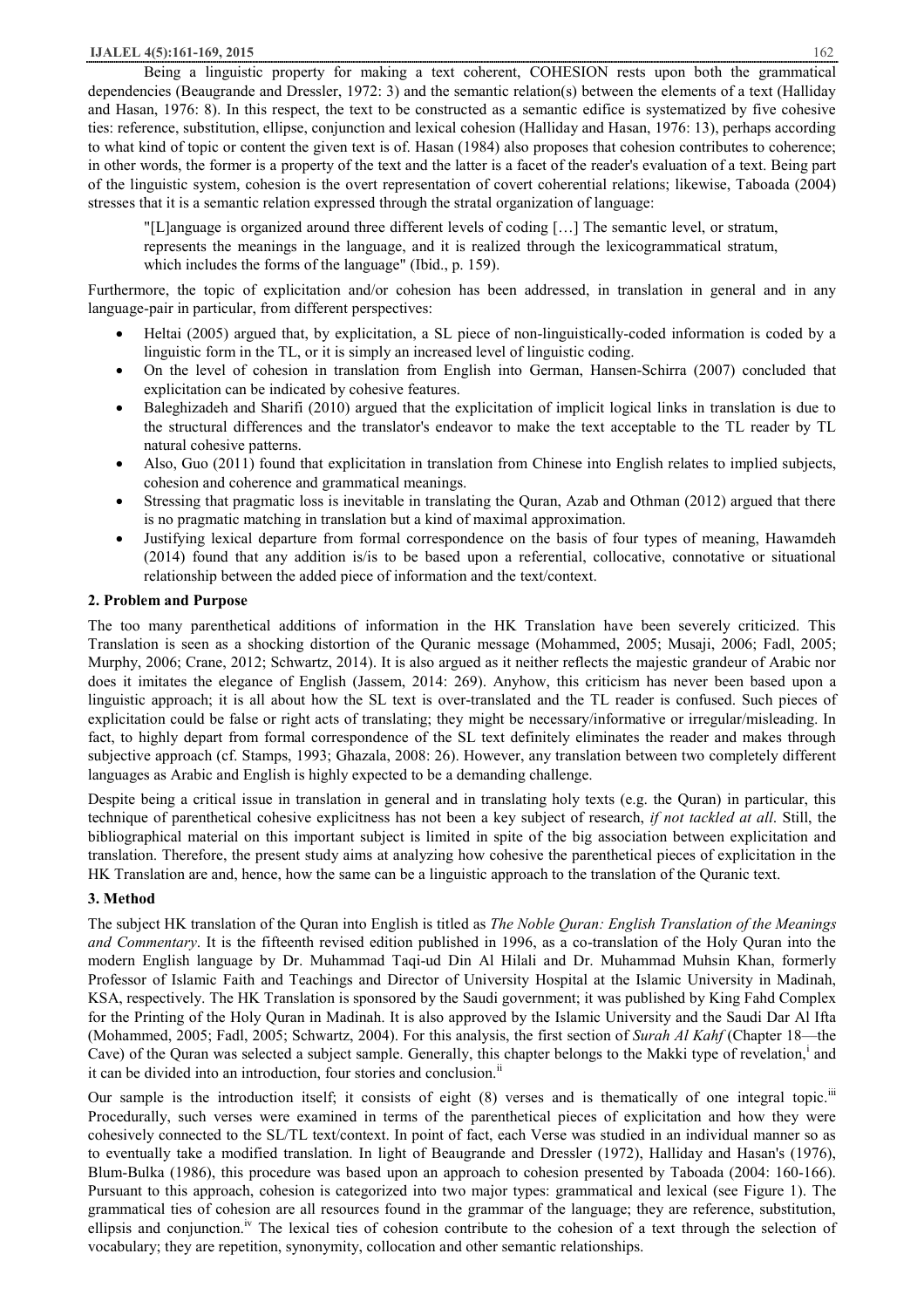|    | Grammatical                                              | Lexical             |
|----|----------------------------------------------------------|---------------------|
|    | R. Reference                                             | L. Lexical cohesion |
|    | R1. Personal                                             | Reiteration         |
|    | R2. Demonstrative                                        | L1. Same item       |
|    | R3. Comparative                                          | Lla. Exact          |
|    |                                                          | L1b. Rephrased      |
| S. | Substitution                                             | L2. Synonym         |
|    | S <sub>1</sub> . Nominal                                 | L3. Superordinate   |
|    | S2. Verbal                                               | L4. Superordinate   |
|    | S3. Clausal                                              | L5. General Word    |
| Е. | Ellipsis                                                 | L6. Collocation     |
|    | E1. Nominal                                              |                     |
|    | E <sub>2</sub> . Verbal                                  |                     |
|    | E3. Clausal                                              |                     |
|    | Figure 1. Summary of Cohesion Types (Taboada, 2004: 166) |                     |

## **4. Data Analysis**

In the subject HK Translation of the first 8-verse section in Surah Al Kahf into English, a number of 15 instances of parenthetical cohesive explicitness were encountered. Such instances were found to help cohesively keep the SL flow of speech at different degrees and produce a natural TL text; however, they were of different cohesive types (ties or relationships). By an initial statistical account, Table 1 below shows that a number of 13 (56.5%) grammatical and 10 (43.5%) lexical instances of parenthetical cohesive explicitness were encountered in the analyzed subject sample (see also Figure 2).

Table 1. Account of Parenthetical Cohesive Explicitness by Frequency (and Percentage)

| Verse No.    | Number of        | <b>Number of Cohesive Relationships</b> |         |          |  |
|--------------|------------------|-----------------------------------------|---------|----------|--|
|              | <b>Instances</b> | Grammatical                             | Lexical | Subtotal |  |
|              |                  |                                         |         |          |  |
|              |                  |                                         |         |          |  |
|              |                  |                                         |         |          |  |
|              |                  |                                         |         |          |  |
|              |                  |                                         |         |          |  |
|              |                  |                                         |         |          |  |
|              |                  |                                         |         |          |  |
|              |                  |                                         |         |          |  |
| <b>Total</b> | 15               |                                         |         | 23       |  |
| Percentage   |                  | 56.5%                                   | 43.5%   | 100%     |  |



Figure 2. Illustration of the Grammatical and Lexical Instances of Parenthetical Cohesive Explicitness

In the following section, each Verse is presented along with its TL version—as just copied from the HK Translation. Also, there is an analytical description of the grammatical and lexical instances of parenthetical cohesive explicitness encountered in it, and an attempt for a more dynamically appropriate translation of the given instance in particular and, then, the Verse as a whole in general.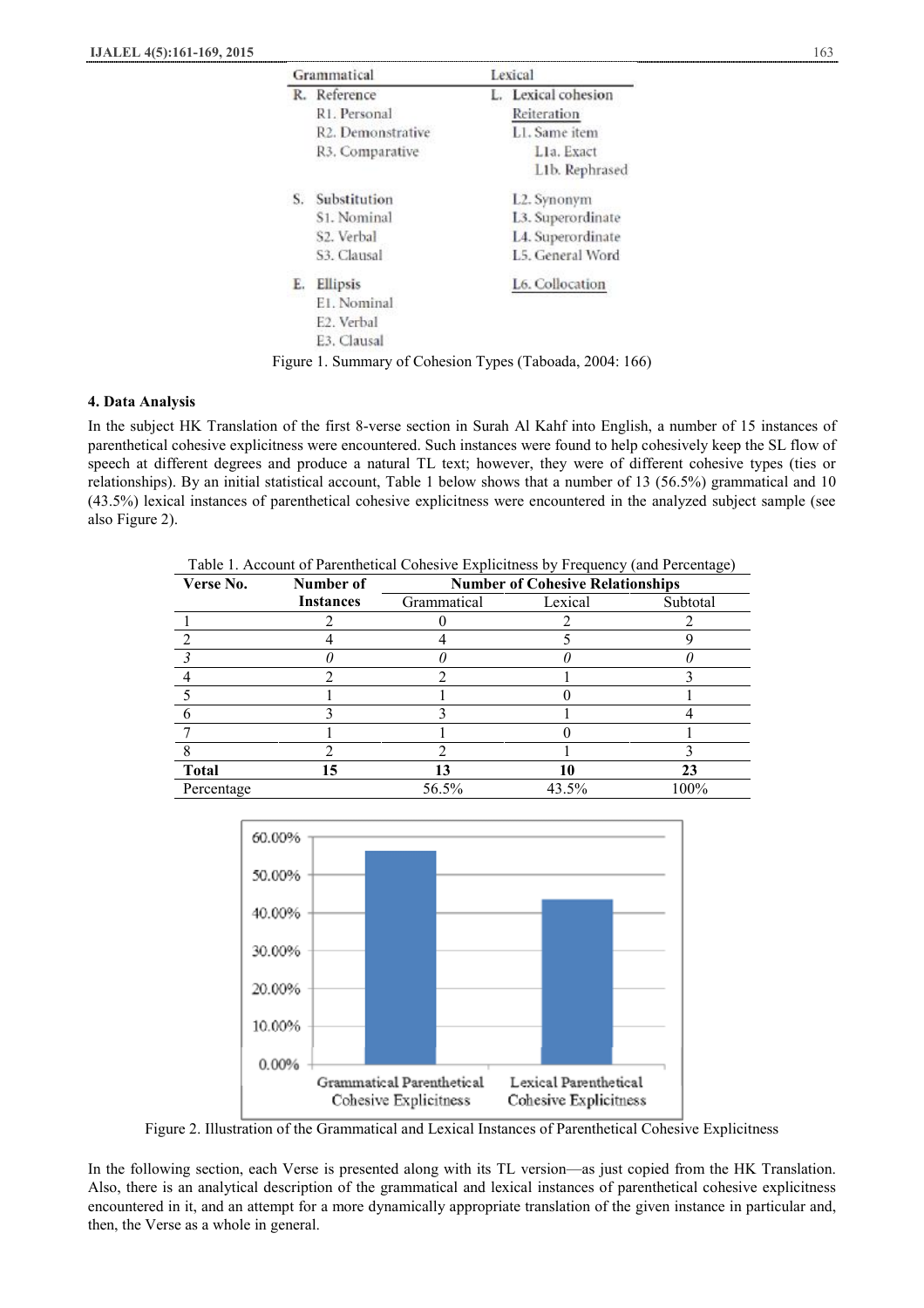1. All the praises and thanks be to Allâh. Who has sent down to His slave (Muhammad the Book (the Qur'ân), and has (مثل الله عليه وسلم not placed therein any crookedness.

لْحَمْدُلِلَّهِٱلَّذِىٓأَمَرَلَ عَلَىٰ عَبْدِهِٱلْكِنَـٰبَ وَلَوْبَحْمَل

In Verse 1 as shown above, two instances of parenthetical cohesive explicitness are found:

- 1. The instance of [(Muhammad)] in [has sent down to His slave (Muhammad) the Book] is based upon a lexically reiterative relationship between the SL/TL unit [عبده] [His slave] and the TL [(Muhammad)] in the same Verse as the latter is a referentially nominal subordinate of and may replace the former. That is in light of a basic description that Prophet Muhammad is the intended slave upon whom Allah has sent down the Book. Therefore, it is to be read as: [has sent down to Muhammad the Book]. For a direct verb-object relation, it is to read as: [has sent down the Book to Muhammad].
- 2. The instance of [(the Qur'an)] in [has sent down to His slave the Book (the Qur'an)] is based upon a lexically reiterative relationship between the SL/TL unit [الكتاب] [the Book] and the TL unit [(the Qur'an)] in the same Verse as the latter is a referentially nominal subordinate of and may replace the former. That is in light of a basic description that the Holy Quran is the intended book that Allah has sent down to Prophet Muhammad. Therefore, it is to be read as: [has sent down the Qur'an to Muhammad].

Furthermore, the TL unit [and thanks] comes as an instance cohesive explicitness to be put in two parentheses. It is based upon a lexically reiterative relationship with the TL unit [praises] as it is only a synonym (or near synonym) of and may replace the latter; thus, only one of them can be used for more dynamic rendering. Eventually, the most possibly dynamic translation of Verse 1 is to be in the TL as follows: [All praises be to Allah, Who has sent down the Qur'an to Muhammad, and has not placed therein any crookedness].

2. (He has made it) straight to give warning (to the disbelievers) of a severe punishment from Him, and to give glad tidings to the believers (in the Oneness of Allâh — Islâmic Monotheism), who do righteous deeds, that they shall have a fair reward (i.e. Paradise).

In Verse 2 as shown above, four instances of parenthetical cohesive explicitness are found:

- 1. The instance of [(He has made it)] in [(He has made it) straight] is based upon:
	- a) a grammatically syntactic relationship between the SL unit [ایجعل] in Verse 1 and the SL/TL unit [آقیمًا] [straight] in Verse 2 as the latter is an indirect object of the former;
	- b) a lexically collocative relationship between the SL/TL unit [أقيشاً] [straight] in Verse 2 and the SL/TL [الكتاب] [the Book] in Verse 1 as the former associates with the latter; and
	- c) a grammatically conjunctive relationship between the SL/TL unit [عوجا ً لھ یجعل ولم] [and has not placed therein any crookedness] and the TL unit [Has made it] as the latter is *a coordinate clause* of the former (using 'and').

Therefore, it is to be read as: [and He has made it straight]. Also, for an agreement with the last SL/TL portion of Verse 1, this requires the TL unit [placed] in Verse 1 be changed to [made] to be as [has not made therein any crookedness and He has made it straight].

- 2. The instance of [(to the disbelievers)] in [to give warning (to the disbelievers)] is based upon:
	- a) a grammatically prepositional relationship between the SL/TL unit [ $\beta$ ] [to give warning] and the TL unit [(to the disbelievers)] in the same Verse as the latter is *an adverbial phrase* of the former; and
	- b) a lexically collocative relationship between the SL/TL unit [[إنذارًا] [warning] and the TL unit [(الكافرين)] [(the disbelievers)] in the same Verse as the former associates with the latter.

Therefore, it is to be read as: [to give warning to the disbelievers] or, for concise rendering and a direct verb-object relationship (see Verse 4 below), [to warn the disbelievers].

- 3. The instance of [(in the Oneness of Allah Islamic Monotheism)] in [to give glad tidings to the believers (in the Oneness of Allah - Islamic Monotheism)] is based upon:
	- a) a grammatically prepositional relationship between the SL/TL unit [المؤمنین] [the believers] and the TL preposition [(in the Oneness of Allah - Islamic Monotheism)] in the same Verse as the latter is *an adjectival phrase* of the former; and
	- b) a lexically: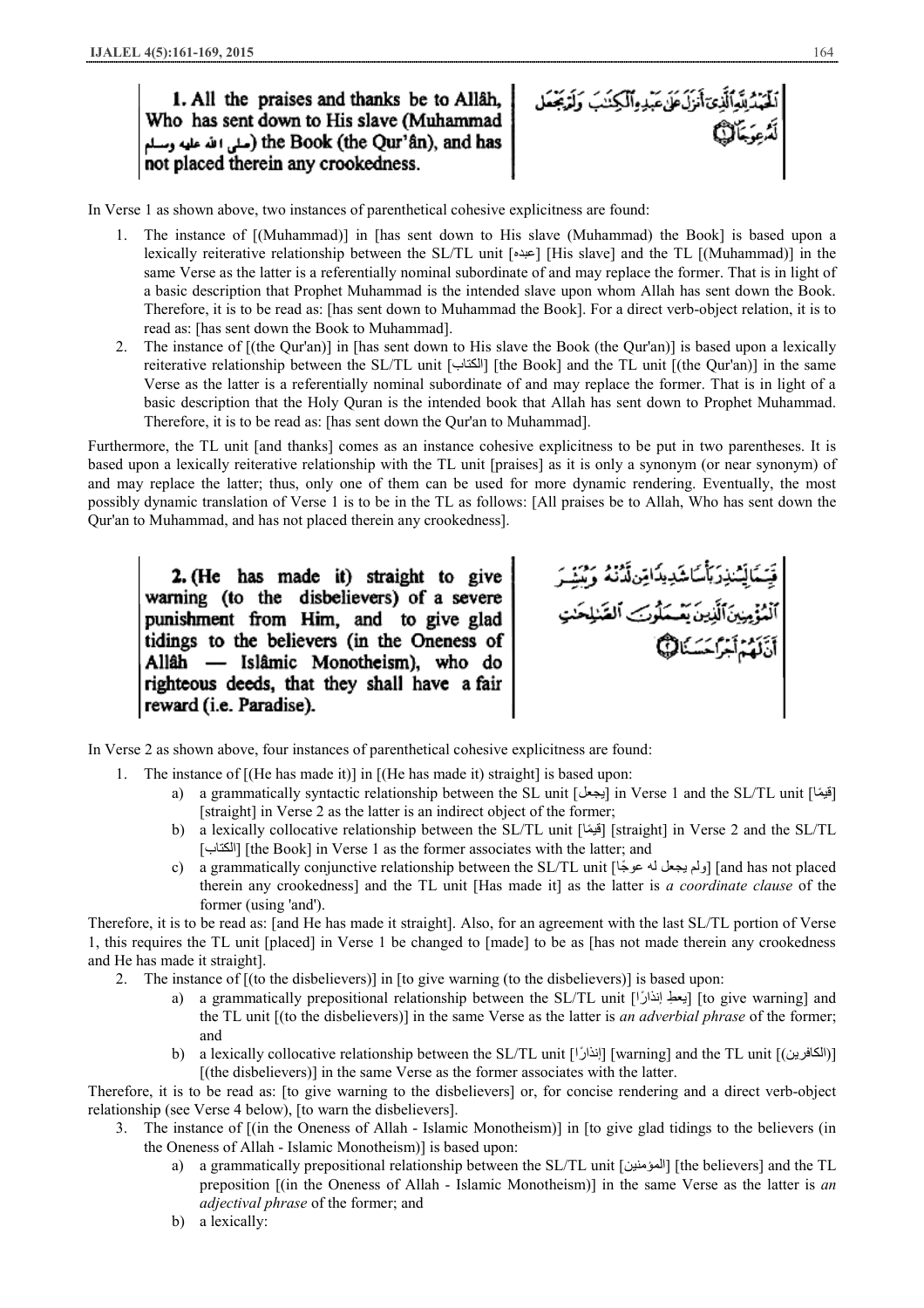- i. collocative relationship between the SL/TL unit [المؤمنین] [the believers] and the TL unit (the Oneness of Allah) in the same Verse as the former associates with the latter, and
- ii. reiterative relationship between the SL/TL unit [the believers] [المؤمنين] and the TL unit [(-Islamic Monotheism)] in the same Verse as the latter is a referentially nominal subordinate of and may replace the former in light of a basic description that Islamic Monotheism is the intended belief in the oneness of Allah.

Therefore, it is to be read as: [to give glad tidings to the believers in the Oneness of Allah] or [to give glad tidings to the believers in Islamic Monotheism]. Furthermore, for more dynamic translation, it is only to be read as: [to give glad tidings to the Muslims] or, for concise rendering and a direct verb-object relationship, [to please the Muslims].

4. The instance of [(i.e. Paradise)] in [that they shall have a fair reward (i.e. Paradise)] is based upon a lexically reiterative relationship between the SL/TL [أجرًا حسنًا] [a fair reward] and the TL unit [(i.e. Paradise)] in the same Verse as the latter is a referentially nominal subordinate of and may replace the former. That is in light of a basic description that Paradise is the intended fair reward for those people who believe in the oneness of Allah. Therefore, it is to be read as: [that they shall have Paradise].

Eventually, the most possibly dynamic translation of Verse 2 is to be in the TL as follows: […and He has made it straight to warn the disbelievers of a severe punishment from Him, and to please the Muslims, who do righteous deeds, that they shall have Paradise].

3. They shall abide therein for ever.

4. And to warn those (Jews, Christians, and pagans) who say, "Allâh has begotten a son (or offspring or children)."

تَنكِيْينَ فِيهِ أَبَدًا لِنَبَيُّمَا<br>وَيُسْذِرَأَلَذِينَ>فَالُواْأَغَّبَ\$َ اَسَّةُ وَلَدَالِيُّهَا

In Verse 4 as shown above, two instances of parenthetical cohesive explicitness are found:

- 1. The instance of [(Jews, Christians, and pagans)] in [And to warn those (Jews, Christians, and pagans) who say] is based upon a grammatically referential relationship between the SL/TL unit [الذین] [those] and the TL unit [(Jews, Christians, and pagans)] in the same Verse as the former is a modifying demonstrative of and may be replaced by the latter. This relationship is homophoric as [(Jews, Christians, and pagans)] is only in the translator's knowledge as per the Quranic exegesis. Therefore, it is to be read as: [And to warn Jews, Christians, and pagans who say].
- 2. The instance of [(or offspring or children)] in [who say, "Allah has begotten a son (or offspring or children)"] is based upon:
	- a) a grammatically conjunctive relationship between the SL/TL unit [ $\alpha$ ] [a son] and the TL unit [(or offspring)] [(or children)] in the same Verse as the latter is *a coordinate noun* of and may replace the former; and
	- b) a lexically reiterative relationship between the SL/TL unit [ $\delta$ [ $\delta$ a son] and the TL unit [(offspring)] [(children)] in the same Verse as the latter is a denotatively nominal synonym of and may replace the former.

Therefore, it is to be read as: in [who say, "Allah has begotten offspring"] or [who say, "Allah has begotten children"]; however, both choices are never more suitable. Thus, for preserving the singular status of the SL unit [راداً ], let us keep it as [who say, "Allah has begotten a son"].

Eventually, the most possibly dynamic translation of Verse 4 is to be in the TL as follows: [And to warn Jews, Christians, and pagans who say, "Allah has begotten a son"].

5. No knowledge have they of such a thing, nor had their fathers. Mighty is the word that comes out of their mouths [i.e. He ] begot sons and daughters]. They utter nothing but a lie<sup>[1]</sup>.

ڟؘڶػمۥۑڡؠؿڹ۫ڟؙؚڔۊؘڸؘٳڮۜٛٲڹؖؠؚڥؿٚػڋؘؾ۬؎ػڹۮ<br>ؘڠؘٮؙؿۘ؋ڽڹٲڡ۫ۏۜؠڡۑۺٳٝڹڹۘڤۄڷۏٮؘٳڷؘٲػڹٵ۞

In Verse 5 as shown above, one instance of parenthetical cohesive explicitness is found.

- 1. The instance of [(i.e. He begot sons and daughters)] in [Mighty is the word that comes out of their mouths (i.e. He begot sons and daughters)] is based upon:
	- a) a grammatically conjunctive relationship between the SL/TL unit [the word] [ $\delta$  and the TL unit [(i.e. He begot sons and daughters)] in the same Verse as the latter is *a subordinate clause* of the former (using 'that'). Therefore, it is to be read as: [Mighty is the word that comes out of their mouths that He begot sons and daughters] or […that Allah begot sons and daughters]. Also, for an agreement with Verse 4, it is to be read as [Mighty is the word that comes out of their mouths that He has begotten a son] or, for agreement with the regular TL subject-predicate structure, [The word that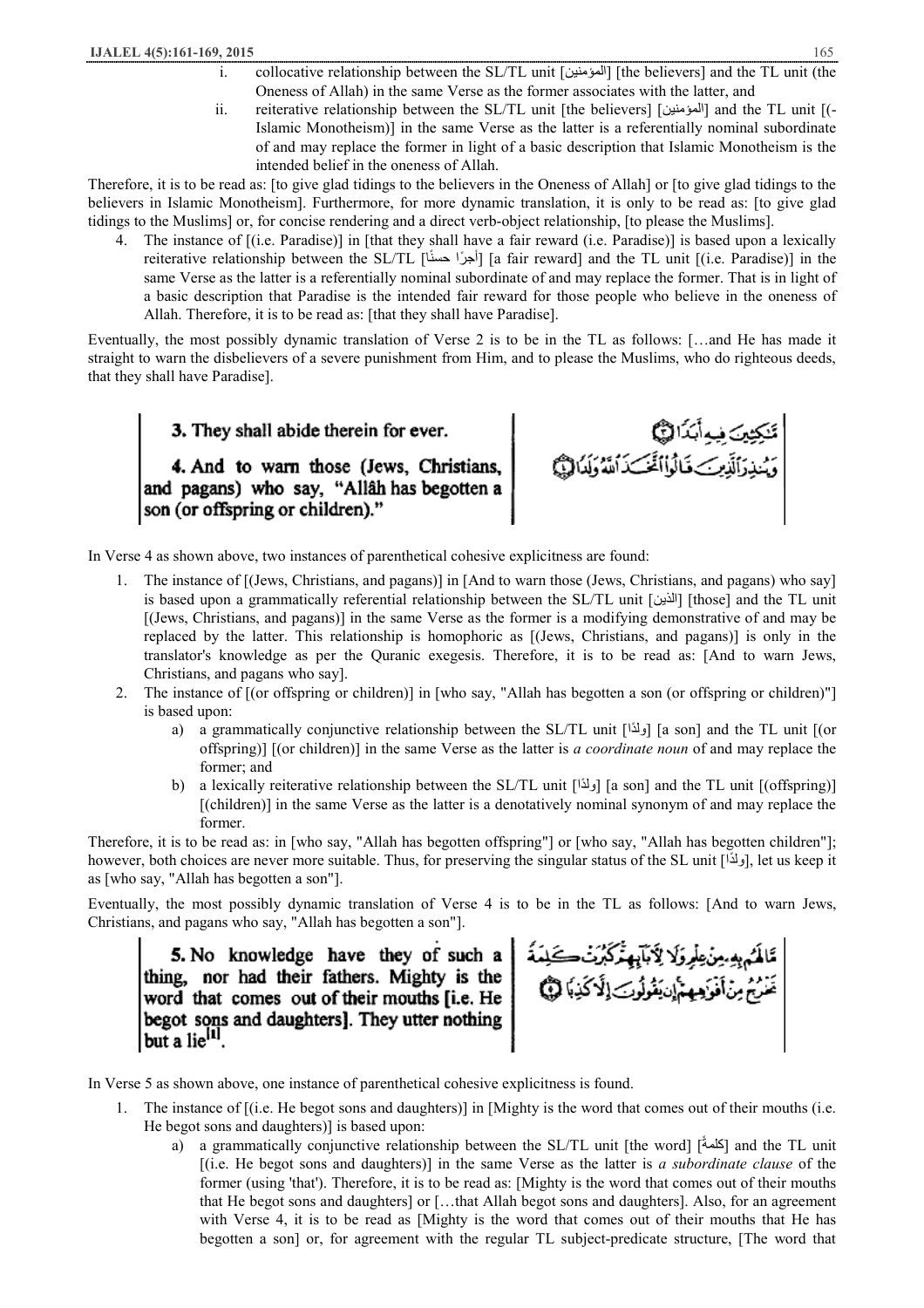comes out of their mouths that Allah has begotten a son is mighty]. As the Quranic text in Arabic is said to originally use a parenthetical structure as one of its stylistic feature (e.g. Haleem, 1999: 94; Ahmed, 2004: 40), the Verse is to be, hence, as: [The word that comes out of their mouths (that Allah has begotten a son) is mighty].

Eventually, the most possibly dynamic translation of Verse 5 is to be in the TL as follows: [No knowledge have they of such a thing, nor had their fathers. The word that comes out of their mouths (that Allah has begotten a son) is mighty. They utter nothing but a lie].

6. Perhaps, you, would kill yourself (O Muhammad (صلى الله عليه وسلم) in grief, over their footsteps (for their turning away from you), because they believe not in this narration (the |Qur'ân).



In Verse 6 as shown above, three instances of parenthetical cohesive explicitness are found:

- 1. The instance of [(O Muhammad)] in [you would kill yourself (O Muhammad) in grief] is based upon:
	- a) a grammatically referential relationship between the SL/TL unit [ $\Delta$ ] [you] in [فلعلك] and the TL unit [(Muhammad)] as the former is a nominative pronoun of and may replace the latter; and
	- b) a grammatically conjunctive relationship between the SL/TL unit [نفسك] [yourself] and the TL unit [(O Muhammad)] as the latter is *a subordinate clause* of the former.
	- Therefore, it is to be read as: [you would kill yourself, O Muhammad, in grief].
- 2. The instance of [(for their turning away from you)] in [you would kill yourself, O Muhammad, in grief over their footsteps (for their turning away from you)] is based upon a grammatically prepositional relationship between the SL/TL unit [ناخعٌ نفسك] [you would kill yourself in grief] and the TL unit [(for their turning away from you)] in the same Verse as the latter is *an adverbial phrase* of the latter. Therefore, it is to be read as: [you would kill yourself, O Muhammad, in grief over their footsteps for their turning away from you].
- 3. The instance of [(the Qur'an)] in [they believe not in this narration (the Qur'an)] is based upon a lexically reiterative relationship between the SL/TL unit [ $\epsilon$ ة الحديث] [this narration] and the TL unit [(the Qur'an)] in the same Verse between as the latter is a referentially nominal subordinate of and may replace the former. That is in light of a basic description that the Qur'an is generally (and more easily to be grasped the intended narration that Prophet Muhammad would kill himself in grief for not being believed in. Therefore, it is to be read as: [they believe not in the Qur'an].

Eventually, the most possibly dynamic translation of Verse 6 is to be in the TL as follows: [Perhaps, you would kill yourself, O Muhammad, in grief, over their footsteps for their turning away from you, because they believe not in the Qur'an]. Also, for more dynamically concise rendering as no need is there for using two prepositional phrases for the TL unit [kill yourself], then, it is more appropriately to the SL-supported one, [over their footsteps], as it can have the same effect of [in grief]. Hence, the Verse is to be as: [Perhaps, you would kill yourself, O Muhammad, over their footsteps for their turning away from you, because they believe not in the Qur'an].

7. Verily! We have made that which is on earth as an adornment for it, in order that We may test them (mankind) as to which of them are best in deeds. [i.e.those who do good deeds in the most perfect manner, that means to do them (deeds) totally for Allâh's sake and in accordance to the legal ways of the Prophet .[صلى الله عليه وسلم

ٳڹٙٛٵڿۜڡؘڶڹؘٵٵؘڟؘٲڶٲڗۻۣۯٟۑؽؘڐؘۘۿؖٲڶۣؽؘؠڷۄۜۿڒ<br>ٲۘؿؙۣۺٛٲڂۺۮؙۼؘڡؘڶٳڷڴۣڲ

In Verse 7 as shown above, one instance of parenthetical cohesive explicitness is found:

1. The instance of [(mankind)] in [in order that We may test them (mankind)] is based upon a grammatically referential relationship between the SL/TL unit  $[\underset{k+1}{\longleftrightarrow}$  [them] in  $[\underset{k+1}{\longleftrightarrow}$  and the TL unit [(mankind)] as the former is an accusative pronoun of and may be replaced by the latter. Therefore, it is to be read as follows: [in order that We may test mankind]. Eventually, the most possibly dynamic translation of Verse 7 is to be in the TL as follows: [Verily! We have made that which is on earth as an adornment for it, in order that We may test mankind as to which of them are best in deeds].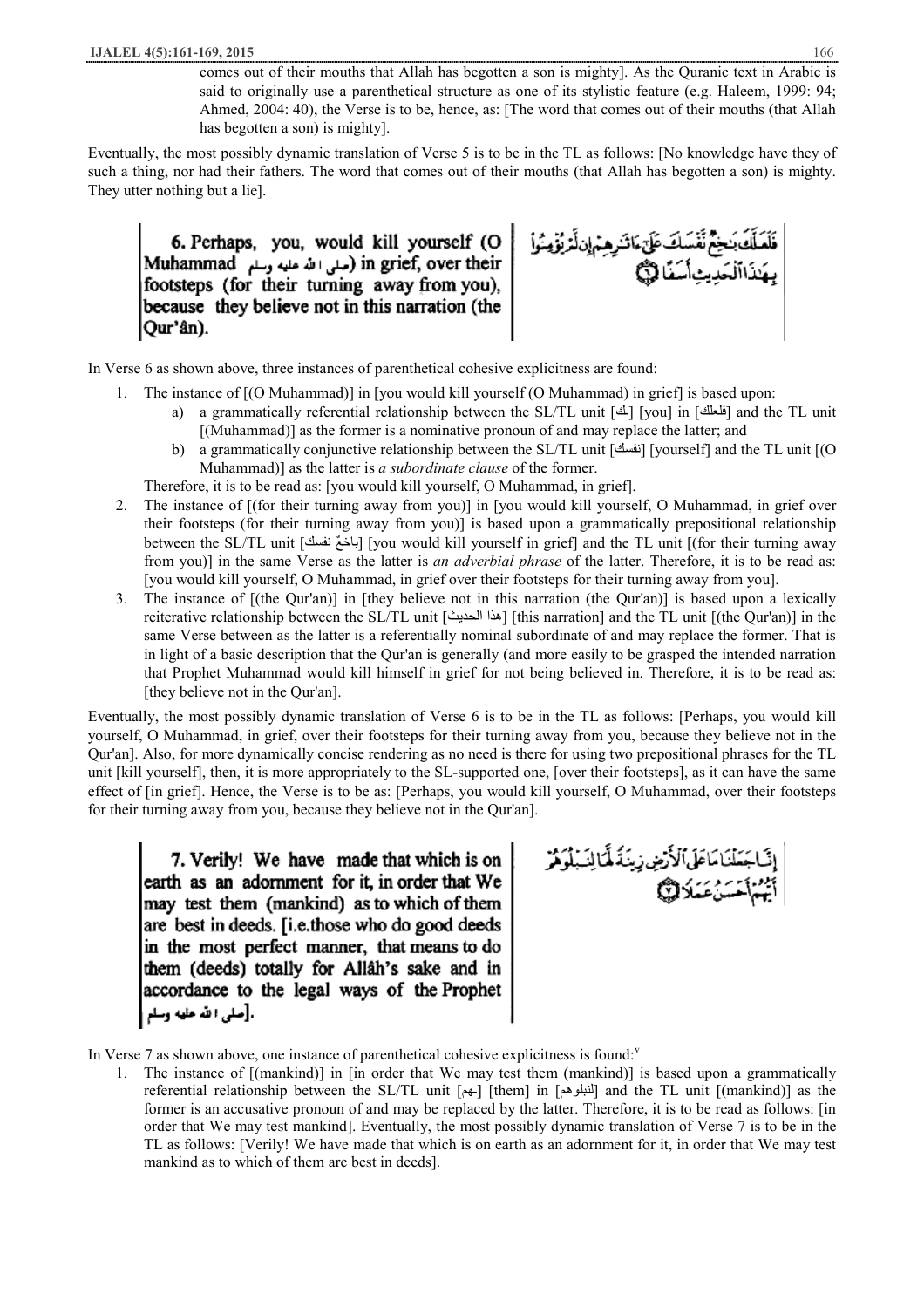8. And verily We shall make all that is on<br>it (the earth) a bare dry soil (without any<br>vegetation or trees.).

وَإِذَالَجَاهِلُونَ مَاعَلَيْهَاصَعِيدَاجُرُزًا لَيْهَمَّ

In Verse 8 as shown above, two instances of parenthetical cohesive explicitness are found:

- 1. The instance of [(the earth)] in [We shall make all that is on it (the earth)] is based upon a grammatically referential relationship between the SL/TL unit  $[\frac{1}{2}]$  it] in  $[\frac{1}{2}]$  and the TL unit  $[(\frac{1}{2})]$  as the former is an accusative pronoun of and may be replaced by the latter. Therefore, it is to be read as: [We shall make all that is on the earth].
- 2. The instance of [(without any vegetation or trees)] in [a bare dry soil (without any vegetation or trees)] is based upon:
	- a) a grammatically prepositional relationship between the SL/TL unit [حديدًا] [a bare dry soil] and the TL unit [(without any vegetation or trees)] in the same Verse as the latter is an adverbial phrase of the former; and
	- b) a lexically reiterative relationship between the SL/TL unit [حديثاً = [a bare dry soil] and the TL unit [(without any vegetation or trees)] in the same Verse as the latter is a denotatively phrasal synonym (or near synonym) of and may replace the former.

Therefore, it is to be read as: [a bare dry soil without any vegetation or trees]; otherwise, it is to only use either [a bare dry soil] or [without any vegetation or trees]. However, the former choice is more fit to the SL (adjectival) usage.

Eventually, the most possibly dynamic translation of Verse 8 is to be in the TL as follows: [And verily, We shall make all that is on the earth a bare dry soil].

# **5. Discussion and Conclusion**

Found to be based upon linguistic relationships, the instances of parenthetical explicitation in the first 8 verses of Surah Al Kahf in the HK Translation could be highly considered as ones of cohesive explicitness. Such instances define, illustrate and describe something in the Arabic text and help fill in the gap left in a way to continue the real sense in English. On the other hand, they interrupt the TL flow of speech and, hence, surprise the TL reader. However, some of the types of such relationships are not included in Taboada's (2004) approach to cohesion and some others are deleted. Anyhow, Figure 3 below summarizes such grammatical and lexical relationships as encountered in the subject sample in association with the aforesaid approach. $\overline{v}$ 

| <b>GRAMMATICAL</b>    |                                                                                                         | <b>LEXICAL</b>      |                                                                                                       |  |
|-----------------------|---------------------------------------------------------------------------------------------------------|---------------------|-------------------------------------------------------------------------------------------------------|--|
| <b>Reference:</b>     | Personal/ <i>Pronominal</i><br>(Nominative, Accusative,<br>Possessive)                                  | <b>Repetition:</b>  | <b>Exact Repetition</b><br>Rephrased Repetition                                                       |  |
|                       | Demonstrative (Head,<br><i>Modifier</i> )<br>Comparative (Adjectival,<br>Adverbial)                     | <b>Reiteration:</b> | Denotative (Synonym, Near<br>Synonym)<br>Referential<br>(Superordinate,<br>Subordinate, General Item) |  |
| <b>Substitution:</b>  | Nominal<br>Verbal<br>Clausal                                                                            | <b>Collocation:</b> |                                                                                                       |  |
| <b>Ellipsis:</b>      | Nominal<br>Verbal<br>Clausal                                                                            |                     |                                                                                                       |  |
| <i>Syntacticness:</i> |                                                                                                         |                     |                                                                                                       |  |
| <b>Preposition:</b>   | Adjectival (Nominal, Verbal,<br>Phrasal)<br>Adverbial (Nominal, Verbal,<br>Phrasal)                     |                     |                                                                                                       |  |
| Conjunction:          | Coordinate (Nominal,<br>Verbal, Phrasal, Clausal)<br>Subordinate (Nominal,<br>Verbal, Phrasal, Clausal) |                     |                                                                                                       |  |

Figure 3. Summary of Types of Cohesive Explicitness in Reference to the HK Translation in Association with Taboada's (2004) Approach

In conclusion, a variety of procedures may be used as the SL text is analyzed and, hence, appropriate TL equivalents are thought of. In fact, to translate is to perform a highly complicated sequence of actions, including lexical replacement, grammatical restructuring, change of word-order and, also, omission and addition (cf. Nida, 1964; Nida and Taber, 1969; Newmark, 1981; Baker, 1992). In this case, the addition of information may turn out to be a necessary procedure in explicitating the SL implicit units of language in a cohesive manner. Something is always lost or gained in translation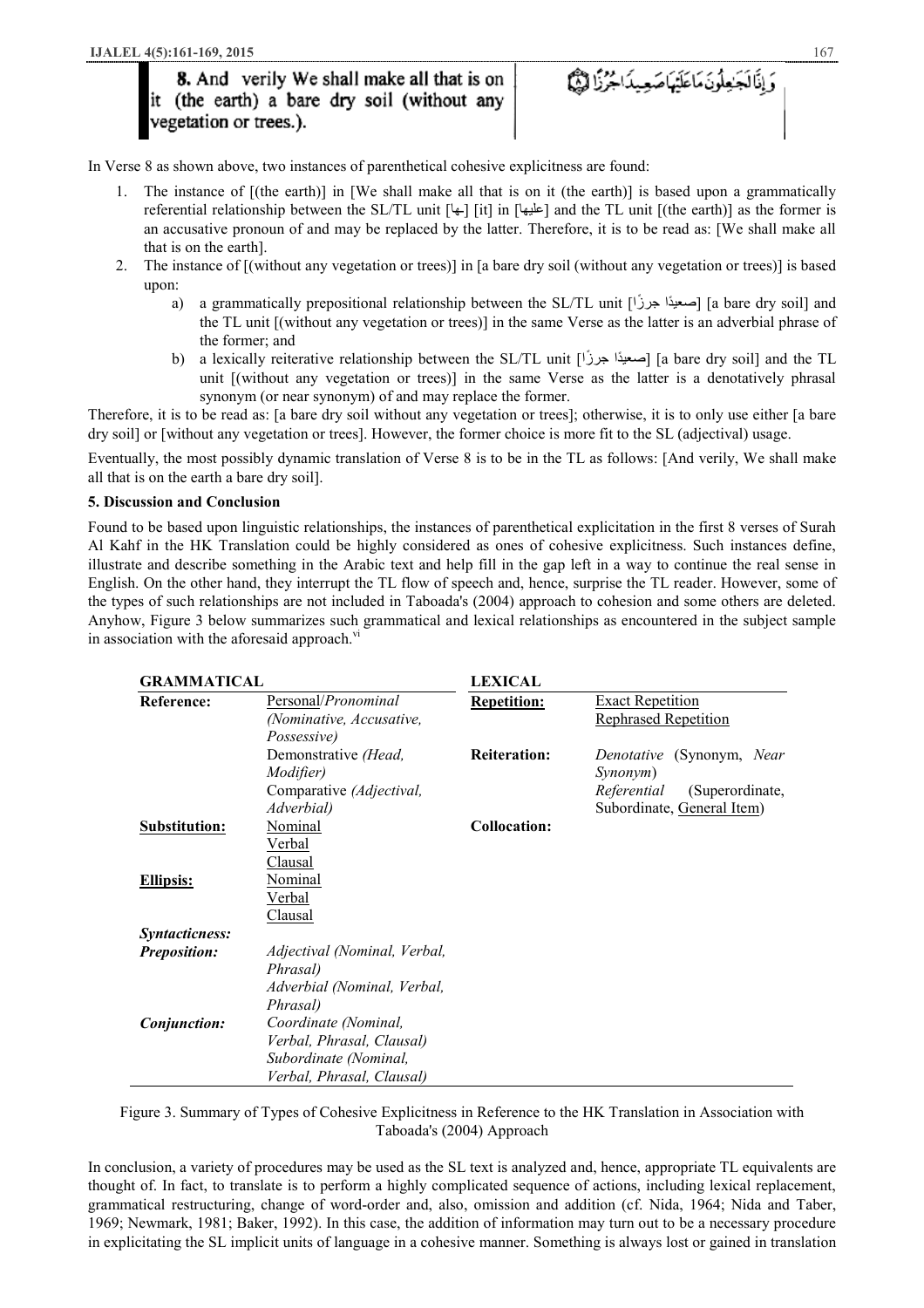#### **IJALEL 4(5):161-169, 2015** 168

(Bell, 1991: 6) as long as no SL-TL sameness exists (Basnett-McGuire, 1991: 30). Definitely, languages are of different equipment for expressing the same extralinguistic contents (Ivir, 1989) or having an equal amount of the pragmatic effect on the TL audience.

## **References**

Ahmed, Hasanuddin (2004) *Introducing the Qur'ān: How to Study and Understand the Qur'ān*. Goodword Books.

Azab, Amir Ebrahim Al- and Misned, Othman A. Al- (2012) Pragmatic Losses of Qur'an Translation: A Linguistic Approach. *English Language and Literature Studies 2(3)*. DOI: 10.5539/ells.v2n3p42

Baleghizadeh, Sasan and Sharifi, Ahmad (2010) Explicitation of implicit logical links in Persian-English translation. *Translation and Interpreting 2(2)*, 57-65.

Bassnett-McGuire, S. (1991) *Translation Studies*. New York and London: Routledge.

Becher, Viktor (2010) Abandoning the notion of 'translation-inherent' explicitation. Against a dogma of translation studies. *Across Languages and Cultures 11(1)*. P.p. 1-28. DOI: 10.1556/Acr.11.2010.1.1

Beaugrande, Robert and Dressler, Wolfgang (1972) *Introduction to Text Linguistics*. London, New York: Longman.

Blum-Kulka, S. (1986) Shifts of Cohesion and Coherence in Translation. In Juliane House and Shoshana Blum-Kulka (Eds.) *Discourse and Cognition in Translation and Second Language Acquisition Studies*. Tübingen: Narr. P.p. 17-35. Reprint: Lawrence Venuti (Ed.) (2000) *The Translation Studies Reader*. London/New York: Routledge. P.p. 298-312.

Crane, Robert D. (2012) *QUR'AN: Playing into the Hands of the Extremists? (Khan Qur'an*. Islamic Research Foundation International, Inc.

Fadl, Khaled Abu El (2005) Corrupting God's Book. Chapter 57 of The Search for Beauty in Islam: A Conference of the Books. In *Scholar of the House*. Retrieved on July 06, 2014.

Ghazala, Hasan (2008) Stylistics and Translation: Tracing the Style of the Holy Quran and its implications in Islamic and Non-Islamic Translations. *Sayyab Translation Journal (STJ) 1*, 112-147.

Guo, Hong (2011) Types of Explicitation within the Texts in Chinese-English Translation: A Case Study on the Translation of Chapter Titles of Hong Lou Meng. *Journal of Language Teaching and Research. Vol. 2(1)*. P.p. 112-119.

Haleem, Muhammad Abdel (1999) *Understanding the Qur'ān Themes and Style*. I. B. Tauris Publishers.

Halliday, M. A. K. and Hasan, R. (1976) *Cohesion in English*. London: Longman.

Hansen-Schirra, Silvia et al. (2007) Cohesive explicitness and explicitation in an English-German translation corpus. *Languages in Contrast 7(2)*, 241-265.

Hasan, Ruqaya (1984) Coherence and Cohesive Harmony. In J. Flood (Ed.) *Understanding Reading Comprehension*. International Reading Association. l8l-219.

Hatim, Basil and Mason, Ian (1990) *Discourse and the Translator*. London: Longman.

Hawamdeh, Mohammad Amin (2014) Lexical Departure from Formal Correspondence in Translation: Semantic and Pragmatic Justification. *International Journal of Linguistics, Vol. 6(6)*,1-11. DOI: 10.5296/ijl.v6i6.6739

Heltai, Pál (2005) Explicitation, Redundancy, Ellipsis and Translation. In Károly, Krisztina, Fóris, Ágota (eds.). *New Trends in Translation Studies*. In Honour of Kinga Klaudy. Budapest: Akadémiai Kiadó, 45-74.

Hilali, Muhammad Taqi-ud Din Al and Khan, Muhammad Muhsin (1996) *The Noble Qur'an in the English Language: A Summarized Version of At-Tabari, Al-Qurtubi, and Ibn Kathir with Comments from Sahih al-Bukhari*. Madinah, KSA: King Fahd Complex.

Ivir, Vladimir (1989) Translation and Back-translation. In *Yugoslav General Linguistics*, Radovanović, Milorad (Ed.), 131 ff.

Jassem, Zaidan Ali (2014) The Noble Quran: A Critical Evaluation of Al-Hilali and Khan's Translation. *International Journal of English and Education 3(2)*. P.p. 237-273.

Klaudy, Kinga (1998) Explicitation. In M. Baker (Ed), *Routledge Encyclopedia of Translation Studies*. London: Routledge.

Kortmann, Bernd (1991) *Free Adjuncts and Absolutes in English: Problems of Control and Interpretation*. London: Routledge.

Mohammed, Khaleel (2005) Assessing English Translations of the Quran.In *Middle East Quarterly*.

Murphy, Caryle (2006) For Conservative Muslims: Goal of Isolation a Challenge. In *Washington Post*. September 5.

Musaji, Sheila (2006) Through the Looking Glass: Hilali-Khan Qur'an Translation. *The American Muslim Online Journal*.

Newmark, Peter (1981) *Approaches to Translation*. Oxford and New York: Pergamon Press.

Nida, Eugene A. (1964) *Towards a Science of Translating*. Leiden: E. J. Brill.

Nida, Eugene A. and C. R. Taber (1969/1982) *The Theory and Practice of Translation*. Leiden: E. J. Brill.